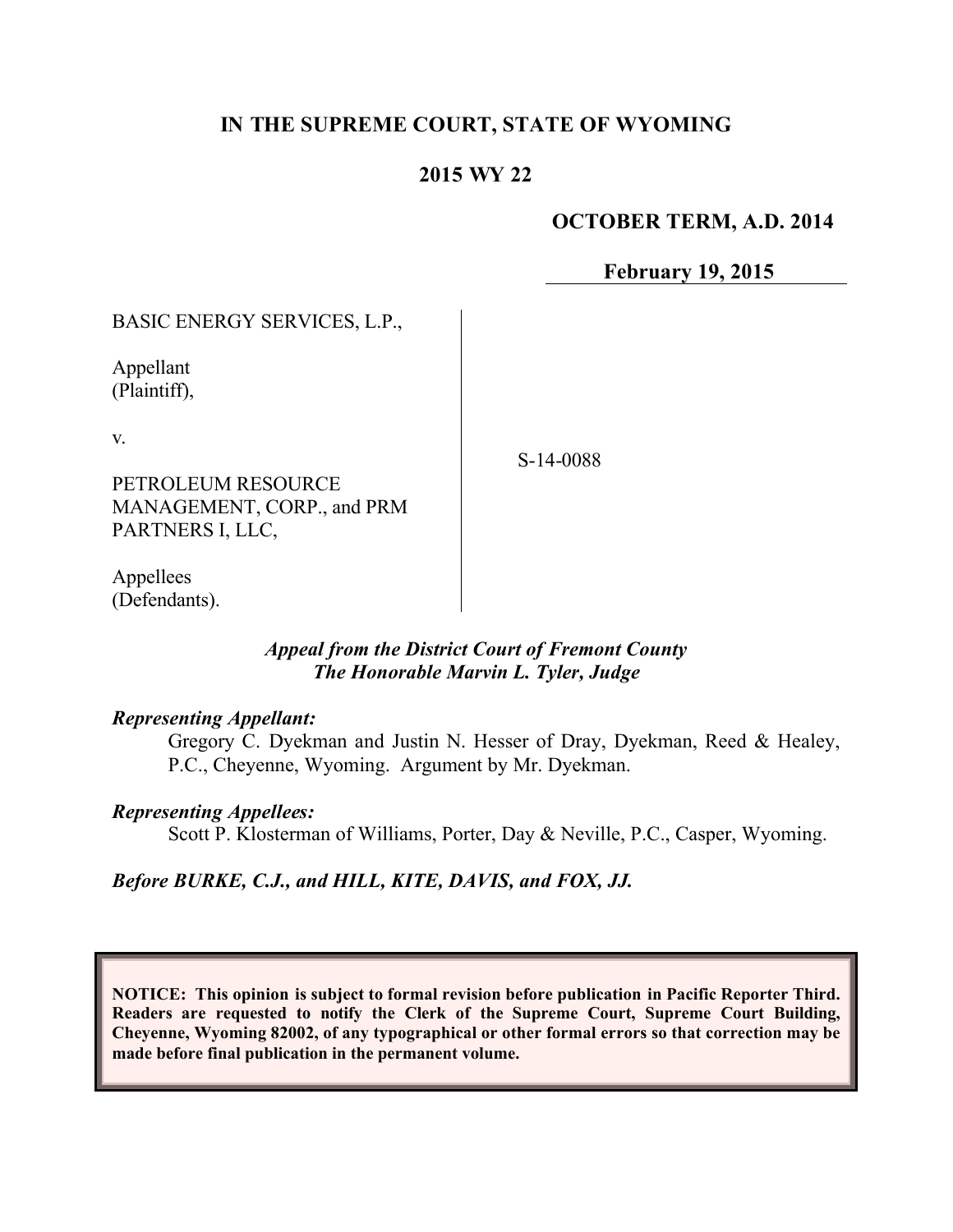### **FOX, Justice.**

[¶1] In this dispute over equipment damaged in an oil well fire, the district court granted summary judgment to the owner and operator of the well and against the equipment owner, Basic Energy Services, L.P. (Basic Energy). The district court found that neither the owner nor the operator of the well could be held liable for the actions of the independent contractor hired to perform the day-to-day operations of the well. The district court also found that, though there was a valid contract between the operator Petroleum Resource Management, Corp. (PRM) and Basic Energy, PRM did not breach the terms of that contract. We affirm in part and reverse in part, and remand for further proceedings consistent with this opinion.

### *ISSUES*

[¶2] The parties raise four issues on appeal, which we restate as follows:

1. The district court determined that the Daily Work Ticket created a valid and enforceable contract between PRM and Basic Energy. Is there a question of material fact concerning whether PRM breached the terms of that contract?

2. Did PRM have a duty to use reasonable care in hiring Hot Oil Services, Inc. (Hot Oil) as its independent contractor?

3. Did Basic Energy raise the issue of apparent agency in the district court?

4. Should the well owner, PRM Partners I, LLC (PRM Partners), be dismissed from the appeal?

## *FACTS*

[¶3] PRM Partners is a leaseholder of lands which cover an oil well identified as Fuller Federal No. 5-18 (No. 5-18) near Shoshoni, Wyoming. PRM Partners designated PRM<sup>1</sup> as operator of No. 5-18 on January 1, 2000. PRM later contracted with Hot Oil to "furnish all necessary labor and equipment to perform in a good and workmanlike manner the pumping services . . . on  $[N_0, 5-18.]$ <sup>2</sup> The Well Pumping Contract between PRM and Hot Oil declared:

> In the performance of the services hereunder, Contractor shall act as, and conclusively be for all purposes, an independent

<sup>&</sup>lt;sup>1</sup> PRM is the managing partner of PRM Partners.

<sup>&</sup>lt;sup>2</sup> Hot Oil had a long relationship with PRM, providing hot oil services to the Fuller Field prior to becoming PRM's "contract pumper" through the Well Pumping Contract.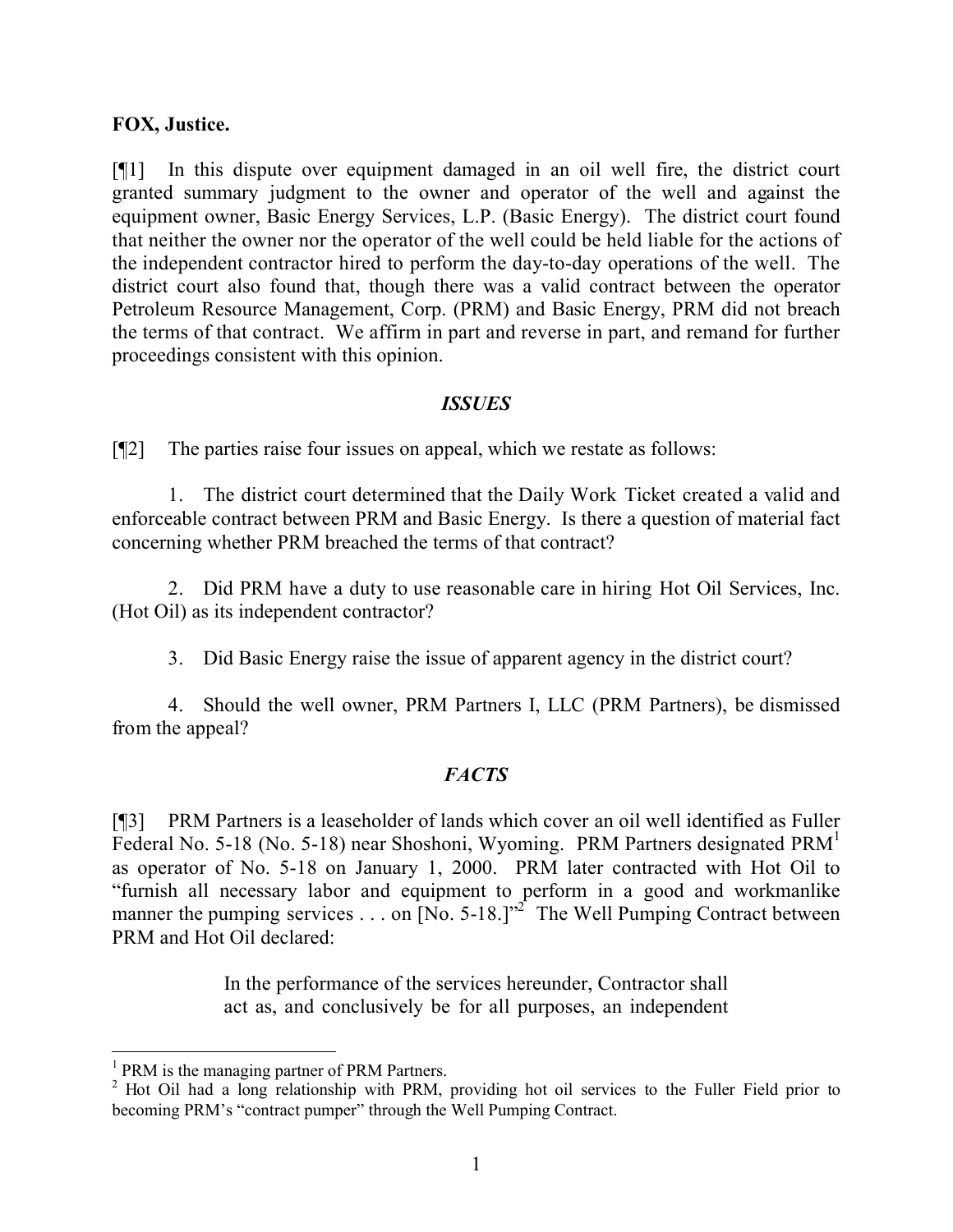contractor free and clear of any dominion or control by PRM of the manner in which such services are to be performed, it being understood that PRM is interested only in the final results obtained.

The district court held that Hot Oil was an independent contractor, and this finding was not appealed.

[¶4] Hot Oil managed the day-to-day operations of the well at the "field level" on behalf of PRM, which included:

> [M]aximizing production . . . , switching tanks, treating oil and gas as necessary to place it in merchantable condition; preparing daily gauge and production reports and delivering same to PRM; making pipeline deliveries; operating, lubricating and maintaining mechanical equipment supporting the operation of the [well]; policing and upkeeping the leases on which the [well is] located and making such adjustments, repairs and performing such services as are customarily made or performed by a lease pumper, as well as such particular lease operating, maintenance or operational services as may be periodically requested by PRM.

In addition, Hot Oil often engaged other independent contractors to perform services on various wells covered by the contract, including No. 5-18. In such situations, Hot Oil would contact an independent contractor to provide services, approve of the work performed by a signature on the invoice, and the invoice would be forwarded to PRM, which would then make payment directly to the independent contractor. Basic Energy was one such independent contractor, which provided services and received payment in the manner described. $3$ 

[¶5] In the fall of 2009, Hot Oil requested that Basic Energy perform workover  $\overline{\text{S}}$  on No. 5-18. In preparation, Basic Energy moved its workover rig, Taylor

 <sup>3</sup> Basic Energy had a long-standing business relationship with both PRM and Hot Oil, performing a number of services on PRM's wells. Each time Basic Energy provided services, the transaction took place as described in ¶ 4.

<sup>4</sup> The Wyoming Oil and Gas Conservation Commission (WOGCC) defines "workover" as: Any downhole operation in an existing oil or gas well that is designed to sustain, restore or increase the production rate or ultimate recovery in a geological interval currently completed or producing in said existing oil or gas well. Workover includes, but is not limited to, acidizing, reperforating, fracture, treating, sand/paraffin removal, casing repair, squeeze cementing, or setting bridge plugs to isolate water productive zones from oil or gas productive zones, or any combination thereof.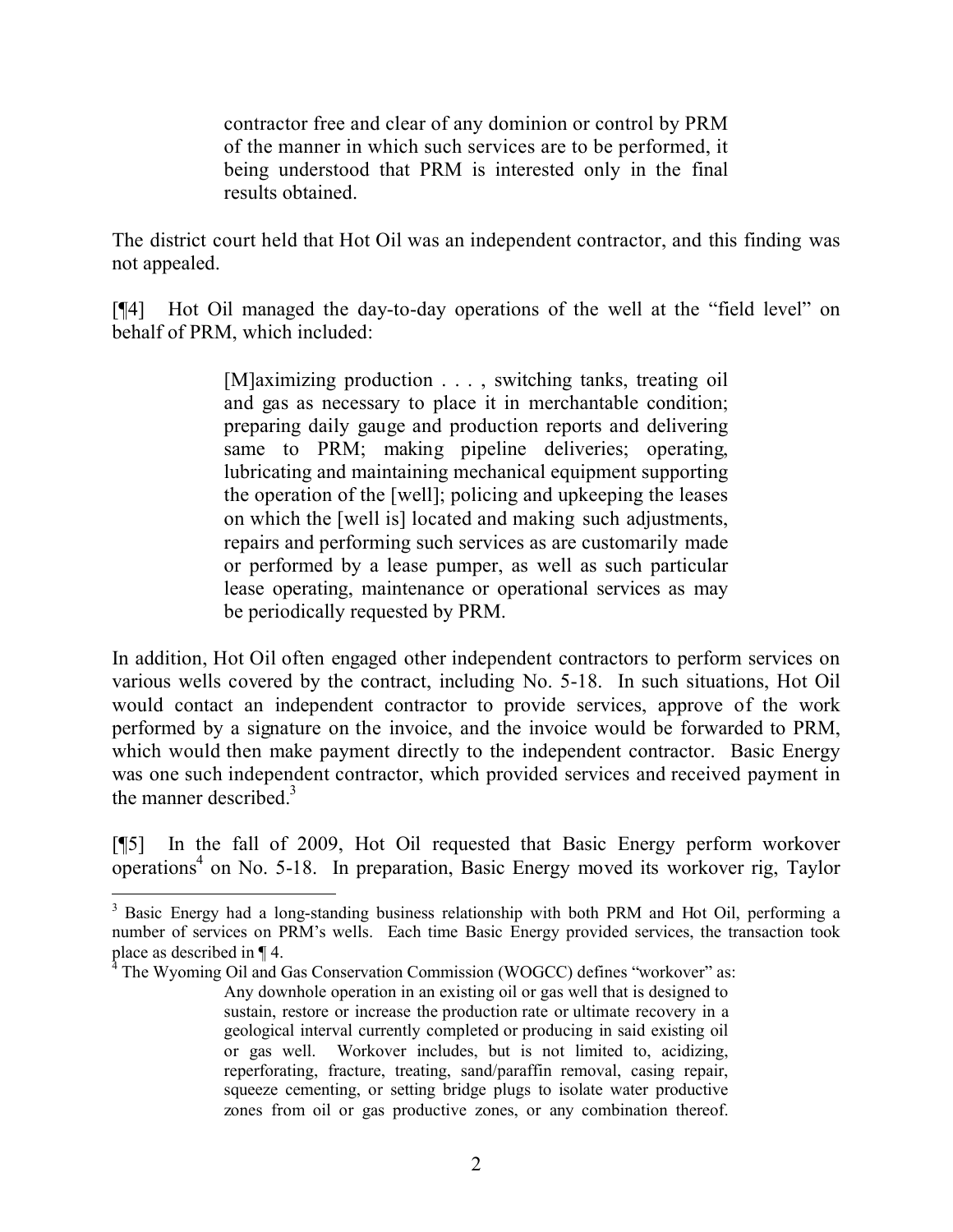Rig No. 1658, onto No. 5-18. The following Monday, a crew from Basic Energy arrived at No.  $5-18$  to assist<sup>5</sup> in performing the workover operations. While the evidence as to what occurred during the workover operations is conflicting, it is undisputed that oil began flowing out of the wellhead onto the surface, and within minutes, a fire erupted. The fire damaged various pieces of equipment, including Basic Energy's workover rig, which is at the heart of this dispute.

[¶6] Later, Basic Energy submitted a Daily Work Ticket to PRM for payment. The Daily Work Ticket, which incorporated a number of terms and conditions, invoiced PRM for seven-and-a-half hours of rig and crew labor and one hour of travel, for a total of \$2,050.00. It did not, however, include a statement of the damages to Basic Energy's equipment. PRM ultimately paid the amount of the invoice to Basic Energy.

[ $\llbracket$ ] Basic Energy filed suit against PRM Partners, PRM, and Hot Oil $^6$  to recover the damage to its equipment. All defendants timely answered Basic Energy's complaint, and the parties engaged in discovery. PRM Partners and PRM filed a joint motion for summary judgment, and the district court found that there were no genuine issues of material fact, and that PRM Partners and PRM were entitled to judgment as a matter of law. The district court's decision was premised, in large part, on its finding that Hot Oil was an independent contractor and neither PRM nor PRM Partners could be held liable for the acts of an independent contractor. After the district court entered its summary judgment order, Basic Energy and Hot Oil stipulated to a dismissal of Basic Energy's claims against Hot Oil without prejudice. Basic Energy timely appealed.

## *STANDARD OF REVIEW*

[¶8] "We evaluate the propriety of a summary judgment by employing the same standards and using the same materials as the district court. Thus, our review is plenary." *Hatton v. Energy Elec. Co.*, 2006 WY 151, ¶ 8, 148 P.3d 8, 12 (Wyo. 2006) (internal citations omitted). Pursuant to W.R.C.P. 56(c), summary judgment is appropriate when there are no genuine issues of material fact and the moving party is entitled to judgment as a matter of law. A genuine issue of material fact exists when a disputed fact, if proven, "would establish or refute an essential element of a cause of action or a defense that the parties have asserted." *Christensen v. Carbon Cnty.*, 2004 WY 135, ¶ 8, 100 P.3d 411, 413 (Wyo. 2004) (quoting *Metz Beverage Co. v. Wyo. Beverages, Inc.*, 2002 WY 21, ¶ 9, 39 P.3d 1051, 1055 (Wyo. 2002)).

Workover does not mean the routine maintenance, repair, or replacement of downhole equipment such as rods, pumps, tubing, packers or other mechanical devices.

WOGCC Rules & Regulations, Chapter 1 § 2(lll) (2014).

<sup>&</sup>lt;sup>5</sup> Two employees from Hot Oil were also on site performing tasks in the workover operations.

<sup>&</sup>lt;sup>6</sup> Hot Oil was not insured at the time of the accident, in spite of a provision in the Well Pumping Contract requiring that Hot Oil maintain insurance.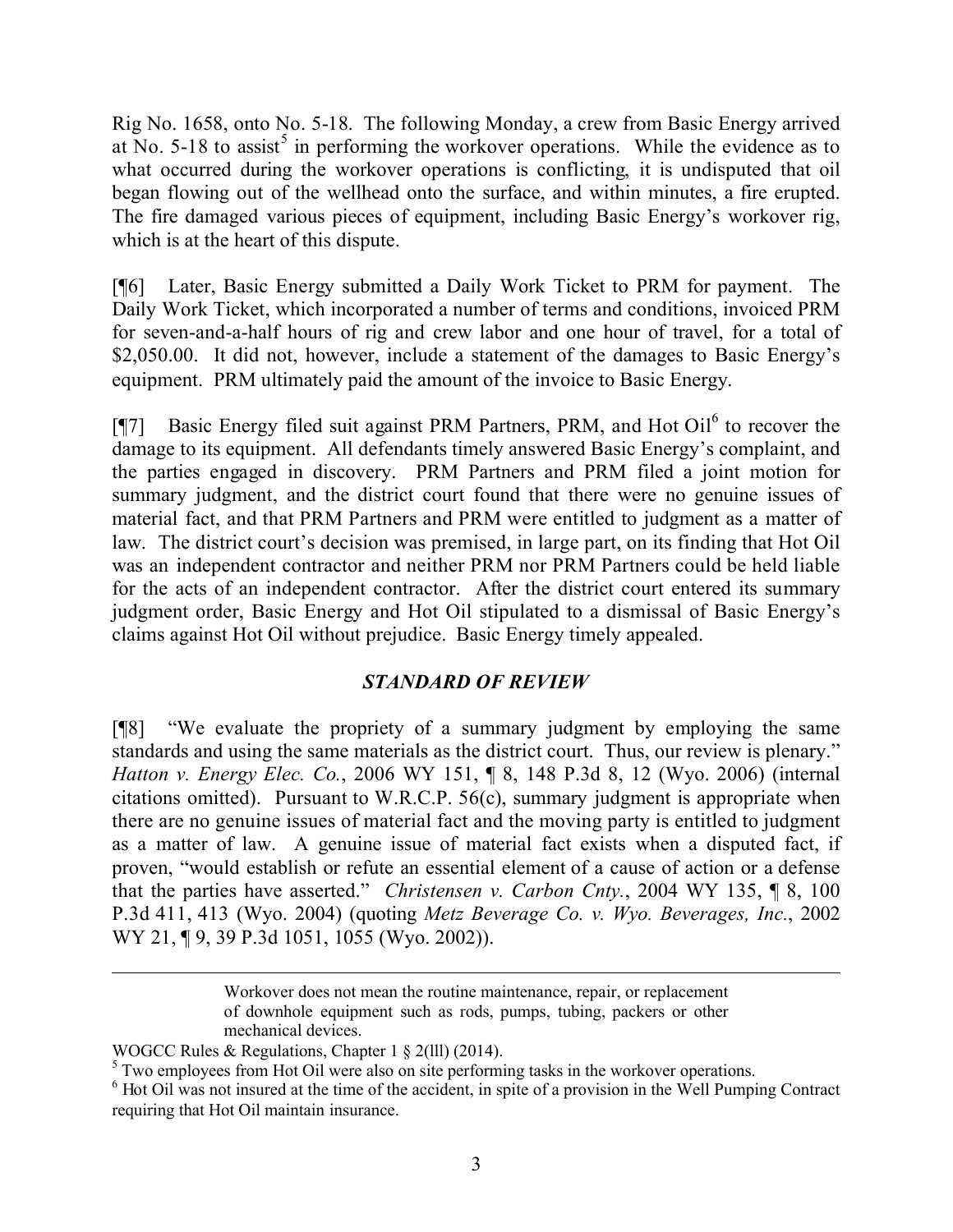[¶9] Upon review, we consider the evidence in the light most favorable to the party opposing the summary judgment motion, and "give that party the benefit of all favorable inferences which may be fairly drawn from the record." *Hatton*, 2006 WY 151, ¶ 8, 148 P.3d at 12 (quoting *Cathcart v. State Farm Mut. Auto. Ins. Co.*, 2005 WY 154, ¶ 11, 123 P.3d 579, 586 (Wyo. 2005)). Questions of law, however, are reviewed *de novo*. *Id.*

[¶10] The initial burden of establishing a *prima facie* case for summary judgment lies with the moving party. *Id.* at  $\P$  9, 148 P.3d at 12. Once that burden is met, the party opposing summary judgment must present "competent evidence admissible at trial showing there are genuine issues of material fact." *Id.* (quoting *Cook v. Shoshone First Bank*, 2006 WY 13, ¶ 12, 126 P.3d 886, 890 (Wyo. 2006)). "The opposing party must affirmatively set forth material, specific facts in opposition to a motion for summary judgment, and cannot rely upon allegations and pleadings . . . , and conclusory statements or mere opinions are insufficient to satisfy the opposing party's burden." *Id.*

# *DISCUSSION*

# *I. The district court determined that the Daily Work Ticket created a valid and enforceable contract between PRM and Basic Energy. Is there a question of material fact concerning whether PRM breached the terms of that contract?*

[¶11] In its decision letter, the district court stated, "The Court finds and concludes that no genuine issues of material fact exist that the Daily Work Ticket, which includes the attached Terms and Conditions, is a valid and enforceable contract and PRM and Basic Energy are bound thereby." The court went on to determine that "PRM has not breached any term or condition of the Daily Work Ticket" and granted summary judgment in favor of PRM. We affirm in part and reverse in part.

[¶12] Neither party appeals the district court's determination that the Daily Work Ticket created a valid and enforceable contract between PRM and Basic Energy. We therefore consider only whether there exists a genuine issue of material fact that PRM breached the terms of the Daily Work Ticket.

[¶13] Basic Energy cites two distinct provisions of the Daily Work Ticket which it claims PRM breached. The first states, "[PRM] shall provide or reimburse the cost of any safety/health equipment required for [PRM's] operations which exceed [Basic Energy's] routine safety practices for area." Basic Energy argues that PRM breached the contract by failing to provide safety equipment, namely a blowout preventer (BOP), which would have prevented oil from leaking from the well, thus causing the fire. Basic Energy presented undisputed evidence that it was not within its routine safety practices to furnish BOPs when providing workover services on wells in the area, unless requested by the company for which the services were being provided. Neither Hot Oil nor PRM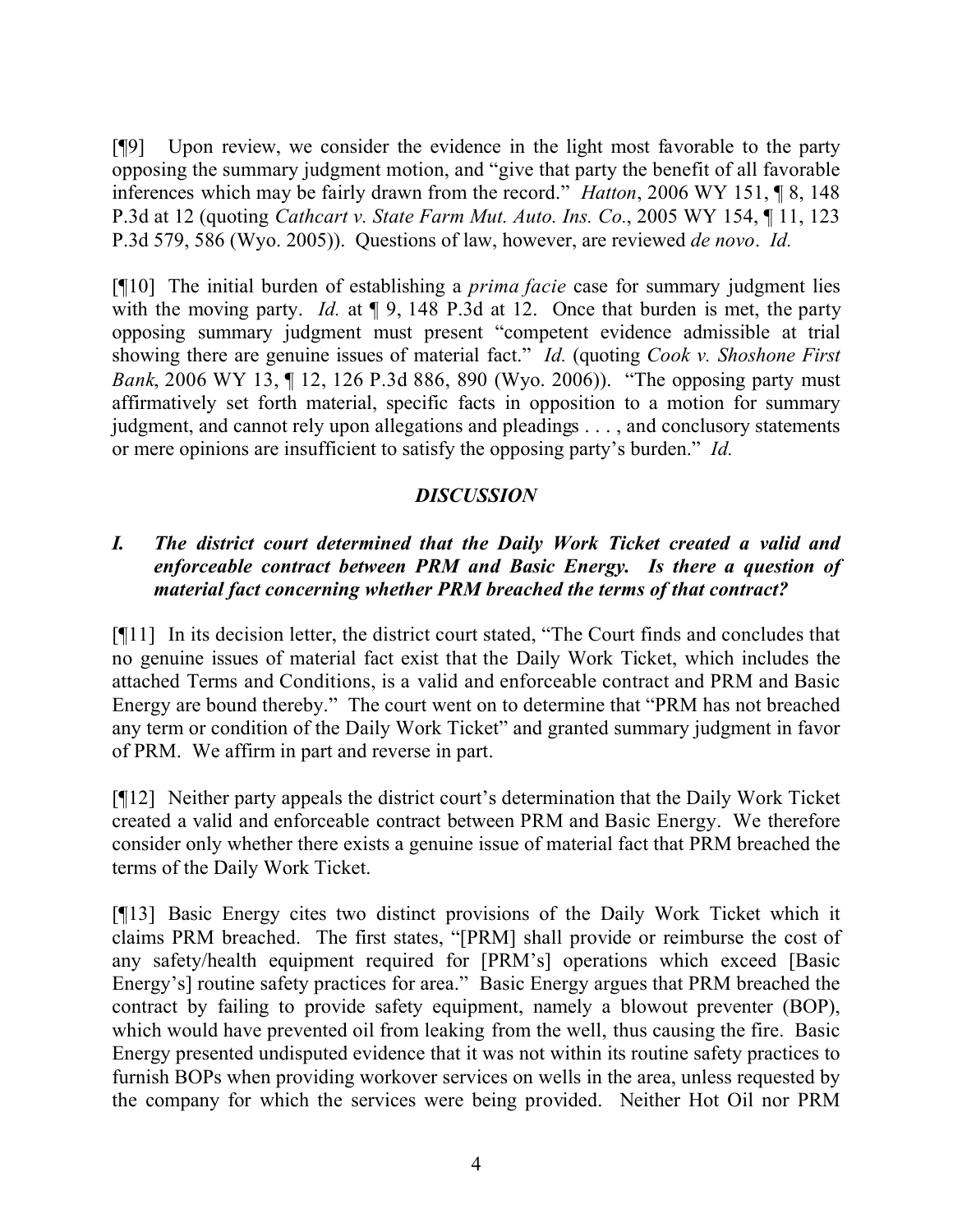requested that Basic Energy come equipped with a BOP when providing workover services on No. 5-18 that day. Because the BOP was not within the routine safety equipment normally provided by Basic Energy in that area, under the contract terms, if a BOP was required for the workover services on No. 5-18, it was PRM's duty to provide it. It is uncontested that PRM did not provide a BOP.

[¶14] The question, however, is whether a BOP was required under these circumstances. PRM provided no evidence or argument concerning whether a BOP was required on No. 5-18 for the workover operations. As the summary judgment movant, the burden rested with PRM to establish a *prima facie* case demonstrating that there were no genuine issues of material fact and that PRM was entitled to judgment as a matter of law. *Hatton*, 2006 WY 151, ¶ 9, 148 P.3d at 12; *see also Baker v. Speaks*, 2013 WY 24, ¶ 58, 295 P.3d 847, 860-61 (Wyo. 2013) (finding that summary judgment was inappropriate as the movant failed to establish a *prima facie* case). PRM failed to carry its burden by neglecting to address the issue of whether a BOP was required for the workover services on No. 5-18. The district court therefore erred when it entered summary judgment in favor of PRM on this issue.

[¶15] Basic Energy next argues that PRM breached a separate provision stating, "Damage to or loss of [Basic Energy's] equipment or tools caused by the condition of the well will be billed to [PRM] at repair or replacement cost." The contractual language plainly places the burden on Basic Energy to bill<sup>7</sup> PRM for the damaged equipment. The evidence is undisputed that no such bill was ever presented, thus there exists no genuine issue of material fact. The burden was clearly on Basic Energy to provide PRM with a bill, and Basic Energy conceded at oral argument that no such bill or ticket was ever presented to PRM. Because there exists no genuine issue of material fact as to whether Basic Energy billed PRM for the "repair or replacement cost" of the damaged equipment, PRM was entitled to judgment as a matter of law.

[¶16] We affirm the district court's grant of summary judgment to PRM on the issue of whether PRM breached the portion of the Daily Work Ticket requiring Basic Energy to bill PRM for the repair or replacement cost of damaged equipment. We reverse and remand on the provision of the Daily Work Ticket addressing the provision of safety or health equipment.

<sup>&</sup>lt;sup>7</sup> "Bill" means "[t]o present a statement of charges or costs to." *Webster's II New College Dictionary* 112 (3d ed. 2005).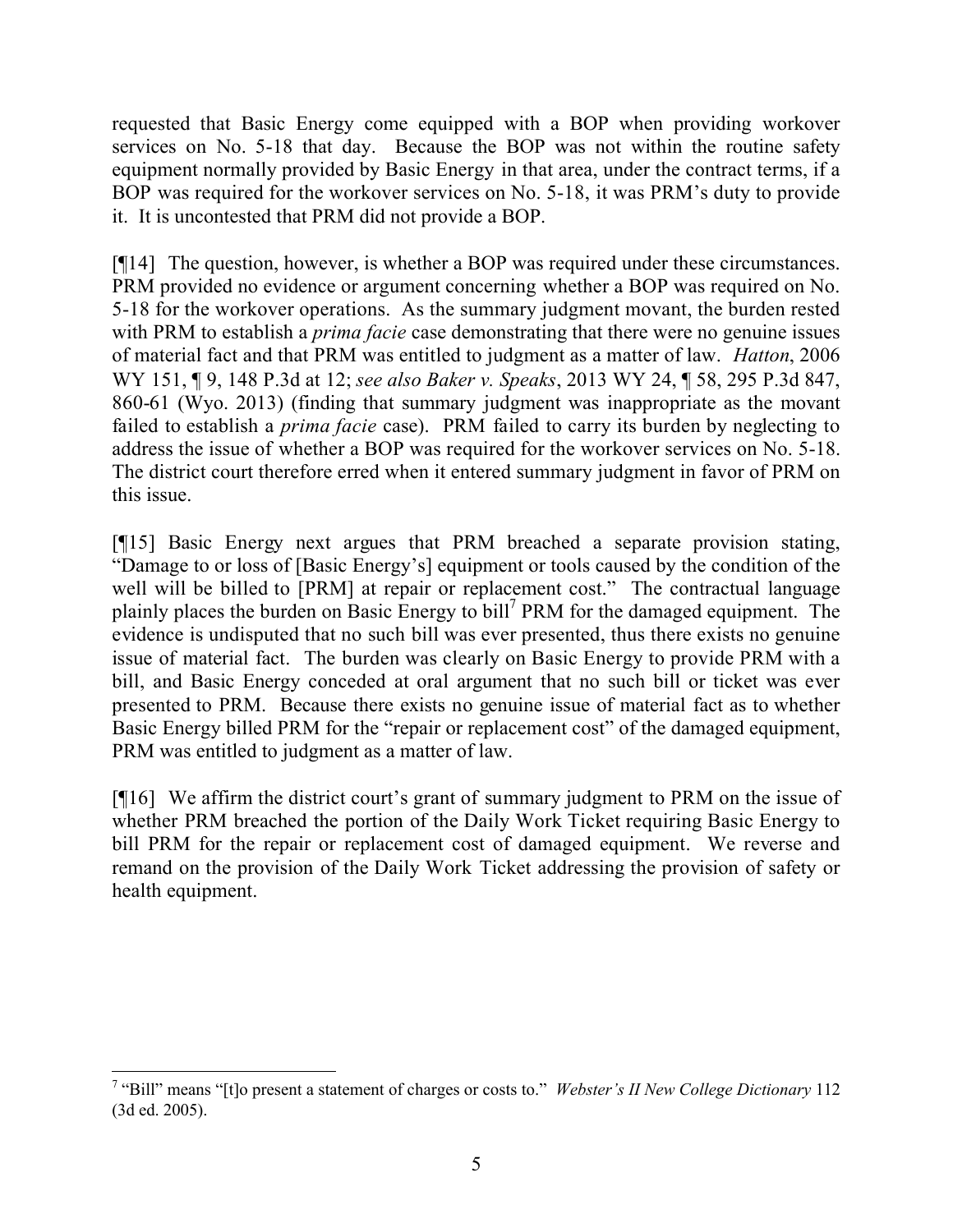# *II. Did PRM have a duty to use reasonable care in hiring Hot Oil as its independent contractor?*

[¶17] On appeal, Basic Energy argues that the district court erred when it found that PRM had no duty to Basic Energy. The district court, relying on this Court's precedent, found that because PRM employed Hot Oil as an independent contractor, PRM was not liable for Hot Oil's actions. We reverse and hold that the district court erred in entering summary judgment on this issue as PRM failed to carry the initial burden of a summary judgment movant.

[¶18] In its complaint against PRM, Basic Energy alleged "Negligence and Breach of Contract." Instead of systematically setting forth separate paragraphs for each claim, Basic Energy provided a general laundry list of PRM's wrongful conduct. While such pleading is permissible under W.R.C.P. 8, it increases the difficulty for the district court in trying to discern the precise causes of action presented. Nevertheless, Basic Energy did allege a negligent hiring claim against PRM for retaining Hot Oil as its independent contractor.<sup>8</sup> Moreover, it is clear that PRM had notice of this claim. At the hearing on PRM's motion for summary judgment, PRM stated, "[T]hey argue that . . . [PRM] was negligent in retaining Hot Oil to act as the pumper that was pumping . . . . They also bring claims that [PRM] breached its duty when it hired unqualified, untrained or incompetent employees or contractors." PRM, however, did not address the allegation that PRM negligently hired Hot Oil in its summary judgment filings or at the hearing.<sup>9</sup>

[¶19] PRM contends that Basic Energy argues this issue for the first time on appeal, and that we are therefore precluded from considering it. PRM misconstrues the burdenshifting standard for summary judgment proceedings. The burden was not on Basic Energy, the non-moving party, to present argument on the issue in the first instance. *See Roybal v. Bell*, 778 P.2d 108, 114 (Wyo. 1989) ("Since [movant] failed to properly support his motion for summary judgment, [non-movant] was entitled to rely upon her allegation . . . , and she had no obligation to present any factual support[.]"); *Metzger v. Kalke*, 709 P.2d 414, 423 (Wyo. 1985) ("Absent a showing of specific facts probative of [movants'] right to judgment [non-movants] had no obligation to support their complaint with expert testimony."); *see also Mitseff v. Wheeler*, 526 N.E.2d 798, 802 (Ohio 1988)

 <sup>8</sup> Basic Energy alleged, "PRM materially breached its common law and/or contractual duties to Basic Energy when it failed to exercise reasonable care in . . . negligently retain[ing] defendant Hot Oil to act as its agent and/or servant[.]" It further pled, "PRM also owed a common law duty directly to Basic Energy and the general public to **hire**, supervise, train and/or retain competent employees (including subcontractors and and/or consultants), commensurate with the risk involved, breaching that duty when it hired unqualified, untrained and/or incompetent employees and/or contractors with defendant Hot Oil to operate, maintain and/or use their hot oil truck in a reckless manner." (Emphasis added.)

<sup>&</sup>lt;sup>9</sup> PRM did discuss the issue of whether PRM Partners negligently hired PRM in its brief supporting its summary judgment motion, while it ignored a similar allegation made in the amended complaint that PRM negligently hired Hot Oil.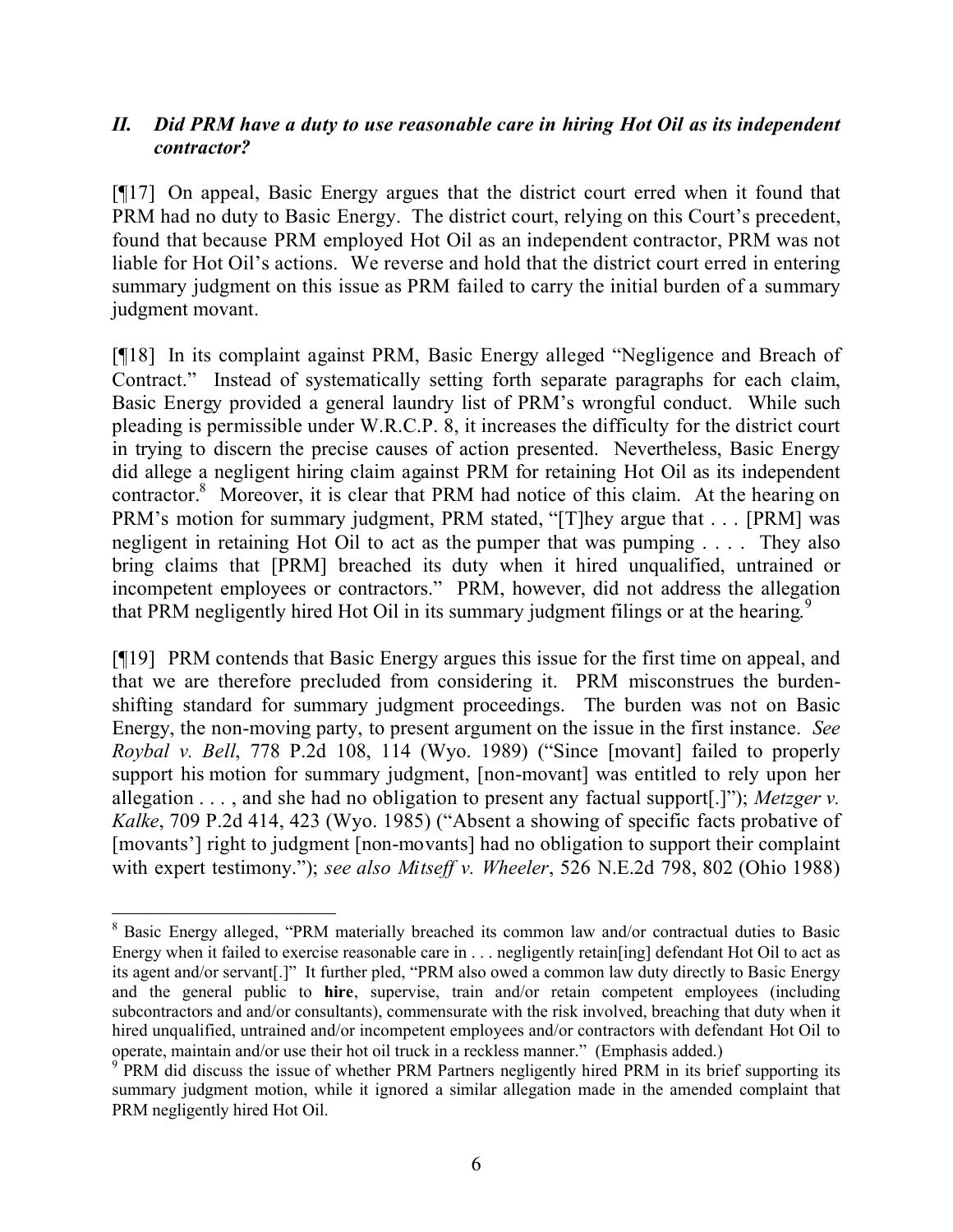("A party seeking summary judgment must specifically delineate the basis for which summary judgment is sought in order to allow the opposing party a meaningful opportunity to respond."). Instead, the burden rested with PRM to present a *prima facie* case demonstrating that there were no genuine issues of material fact related to the negligent hiring claim pled against PRM. Only then would the burden have shifted to Basic Energy. PRM presented no argument concerning the allegation it was negligent in hiring Hot Oil. PRM failed to carry its burden, thus summary judgment on this issue was improper.

[¶20] Although the parties did not address the issue, the district court did. The court granted summary judgment in favor of PRM on the negligent hiring claim despite the parties' failure to raise the issue in their summary judgment filings.<sup>10</sup> In *Union Pacific Railroad Company v. Caballo Coal Company*, 2011 WY 24, ¶ 29, 246 P.3d 867, 874 (Wyo. 2011), the district court *sua sponte* entered summary judgment dismissing a counterclaim asserted by the defending party. We reversed the district court stating, "Rule 56 clearly contemplates a motion and full adversary proceedings before a summary judgment is granted. There is no specific provision allowing for a district court to grant a summary judgment *sua sponte*." *Id.* at ¶ 31, 246 P.3d at 875. We went on to explain:

> The basic premise . . . is to require a full presentation of the issue to the district court before judgment is rendered. In this case, neither party filed a motion for summary judgment or presented any evidence or argument on the issue of whether [the defendant's] counterclaim . . . was appropriate. . . . Thus, the district court violated the procedures set forth in Rule 56 and deprived [the defendant] of its due process right to notice and an opportunity to be heard when it granted summary judgment on [the defendant's] counterclaim.

*Id.* at ¶ 33, 246 P.3d at 875-76. *See also, Jenkins v. Miller*, 2008 WY 45, ¶ 21, 180 P.3d 925, 932 (Wyo. 2008) (discussing procedure for *sua sponte* dismissals to avoid prejudice to plaintiff). The same is true here. Neither party presented argument on the issue of PRM's negligence in hiring Hot Oil. Thus, the district court violated Rule 56 and Basic

 <sup>10</sup> The difficulty for the district court in this case arose due to PRM's motion for summary judgment which ostensibly moved for full judgment on Basic Energy's amended complaint, but in reality, presented only a motion for partial summary judgment because it did not advance any argument on Basic Energy's negligent hiring claim. *See Mitseff*, 526 N.E.2d at 802. Regardless, the district court erred when it granted summary judgment on an issue not presented. *Matsukis v. Joy*, 377 S.W.3d 245, 250-51 (Ark. 2010); *Ferro Corp. v. Blaw Knox Food & Chem. Equip. Co.*, 700 N.E.2d 94, 100 (Ohio Ct. App. 1997).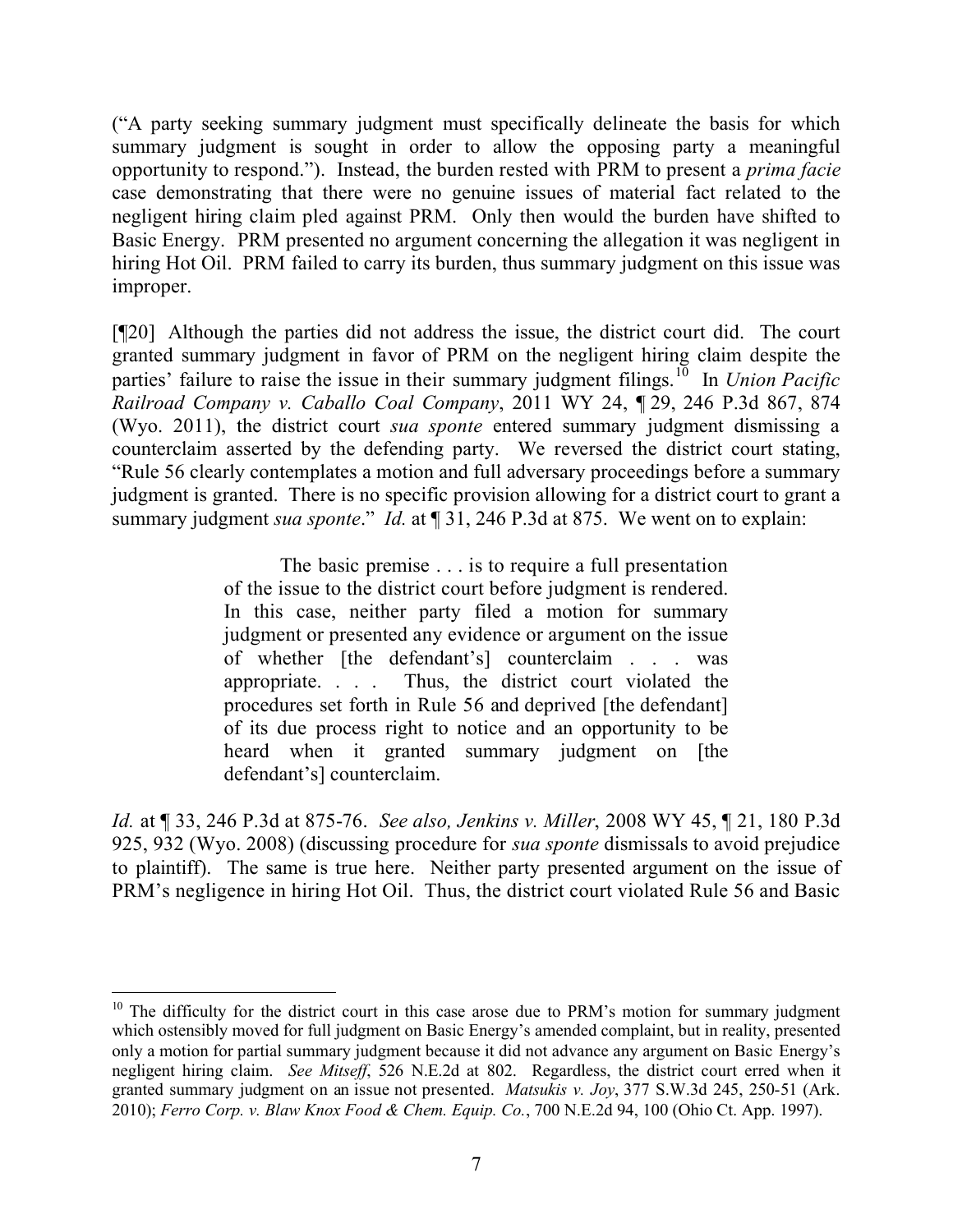Energy's due process rights when it granted judgment on this claim.<sup>11</sup> We therefore reverse and remand on this issue.

[¶21] Because the issue of negligent hiring in the context of independent contractors is a novel issue for this Court, we take this opportunity to provide guidance to the district court when addressing it on remand. It is well established that one who employs an independent contractor is not generally liable for the contractor's negligent acts. *Singer v. New Tech Engineering L.P.*, 2010 WY 31, ¶ 9, 227 P.3d 305, 309 (Wyo. 2010); *Franks v. Indep. Prod. Co., Inc.*, 2004 WY 97, ¶ 10, 96 P.3d 484, 490 (Wyo. 2004). This precedent is grounded in the theory of *respondeat superior* and the rationale behind it―a principal should be held responsible for the acts of an agent who is under the principal's control. *Stockwell v. Morris*, 46 Wyo. 1, 8, 22 P.2d 189, 190 (Wyo. 1933). When an owner/operator hires an independent contractor, however, it relinquishes control over the methods employed to complete the work. *Franks*, 2004 WY 97, ¶ 10, 96 P.3d at 490. The doctrine of *respondeat superior* does not apply to the acts of an independent contractor because the owner/operator has no control over the work performed. 41 Am. Jur. 2d *Independent Contractors* § 27 (2005).

[¶22] Negligent hiring, however, is not premised on the theory of *respondeat superior*, but instead rests on the owner/operator's own negligent acts in hiring the independent contractor. *Becker v. Poling Transp. Corp.*, 356 F.3d 381, 389 (2d Cir. 2004); *Wagner v. SFX Motors Sports, Inc.*, 460 F. Supp. 2d 1263, 1270 (D. Kan. 2006). In *Cranston v. Weston County Weed and Pest Board*, 826 P.2d 251, 258 (Wyo. 1992), we recognized the tort of negligent hiring and "accepted the special definition" set forth in the Restatement (Second) of Agency § 213:

> A person conducting an activity through servants or other agents is subject to liability for harm resulting from his conduct if he is negligent or reckless:

\*\*\*\*\*\*

(b) in the employment of improper persons or instrumentalities in work involving the risk of harm to others.

*Cranston*, 826 P.2d at 258 (quoting Restatement (Second) of Agency § 213 (1958)). *Cranston* was a unique case, and involved the negligent appointment of board members by county commissioners. *Id.* We found that though "the Commissioners were not

 $11$  This holding does not alter our case law permitting summary judgment to be granted to a nonmoving party. *See City of Powell v. Busboom*, 2002 WY 58,  $\P$  6, 44 P.3d 63, 65 (Wyo. 2002). "The district court can grant summary judgment on an issue to the party who opposes a motion for summary judgment *so long as the issue was completely presented to the district court*." *Union Pac. R.R. Co.*, 2011 WY 24, ¶ 33 n.4, 246 P.3d at 876 n.4 (emphasis added).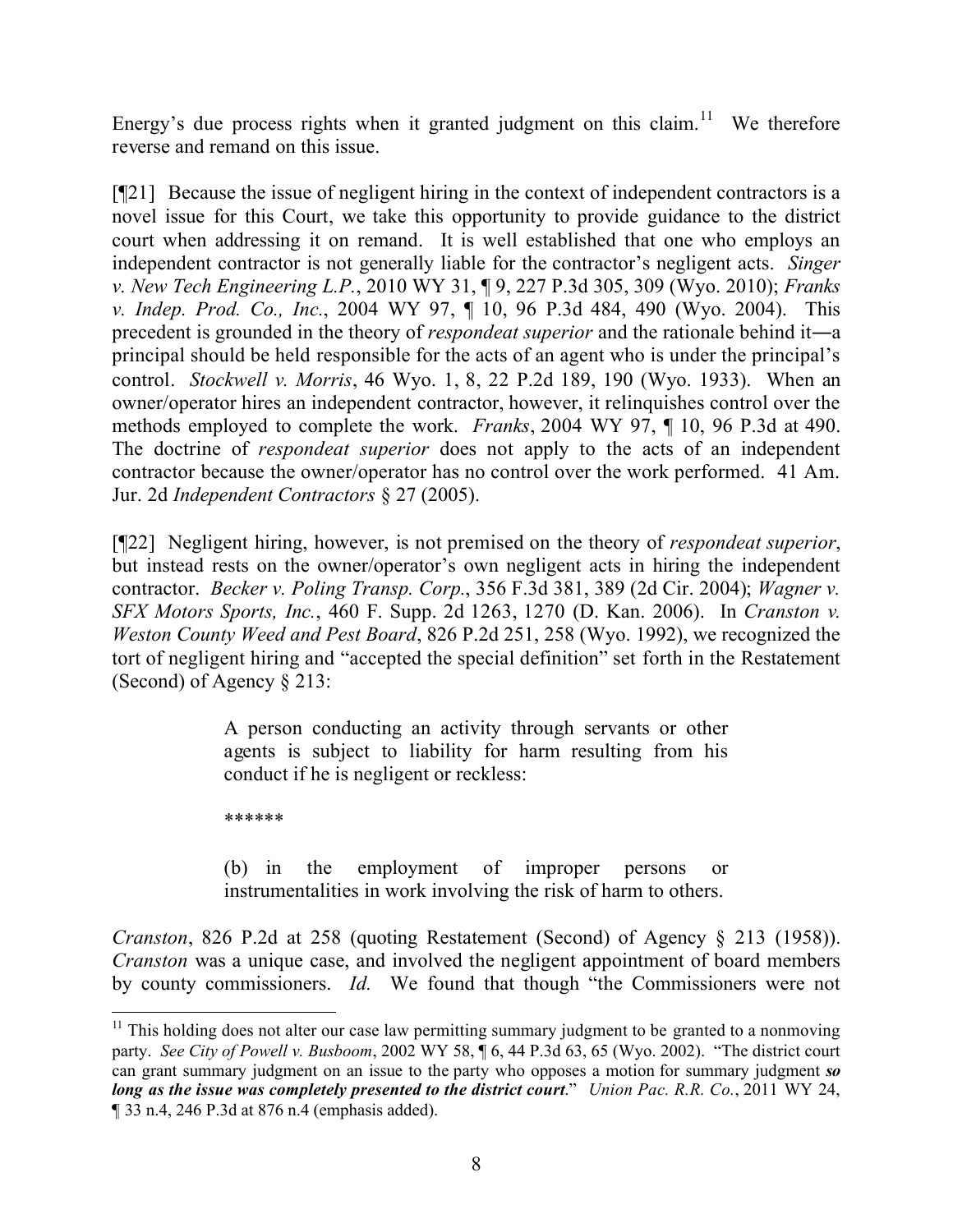'conducting an activity through servants or other agents'" as contemplated by § 213, the theory of negligent hiring was nonetheless applicable. *Id.*

[¶23] While *Cranston* is not directly on point, we find that its holding is logically extended to hiring independent contractors. Our precedent supports this conclusion. In *Cline v. Sawyer*, 618 P.2d 144, 145-46 (Wyo. 1980), we addressed whether sufficient evidence was presented to demonstrate Cline's negligence in installing water and sewer utilities in a mobile home park. Cline employed an architect to draw up plans for the installation, and we stated, "Architects are generally considered to be independent contractors. And, as a general rule, the employer of an independent contractor is not responsible for the contractor's inadequate acts *unless the employer did not use due care in selecting that contractor*." *Id.* at 148 (emphasis added). Our analysis of this issue, however, was limited, as "[e]vidence of negligence in selection of the architect or contractor was not presented in this case." *Id.* Nevertheless, *Cline* indicates our recognition of the theory of negligent hiring of independent contractors.

[¶24] A survey of other jurisdictions also reveals that the theory of negligent hiring in the context of independent contractors has gained broad acceptance. "'The rule has been widely adopted that an employer of an independent contractor may be liable to one injured as a result of the contractor's fault where it is shown that the employer was negligent in selecting a careless or incompetent person with whom to contract.' Courts across the country have uniformly adopted this rule." *Western Stock Ctr., Inc. v. Sevit, Inc.*, 578 P.2d 1045, 1048 (Colo. 1978) (quoting 8 A.L.R. 2d 267 § 1); *see also* Reuben I. Friedman, *When is employer chargeable with negligence in hiring careless, reckless, or incompetent independent contractor*, 78 A.L.R. 3d 910 (1977); *Fry v. Diamond Const. Inc.*, 659 A.2d 241, 248 (D.C. 1995). Many of these courts rely on the Restatement (Second) of Torts  $\S 411$  (1965), which states:

§ 411. Negligence in Selection of Contractor.

An employer is subject to liability for physical harm to third persons caused by his failure to exercise reasonable care to employ a competent and careful contractor

(a) to do work which will involve a risk of physical harm unless it is skillfully and carefully done, or

(b) to perform any duty which the employer owes to third persons.

*Becker*, 356 F.3d at 389; *Puckrein v. ATI Transport, Inc.*, 897 A.2d 1034, 1041-42 (N.J. 2006); *Dexter v. Town of Norway*, 715 A.2d 169, 172 (Me. 1998); *King v. Lens Creek Ltd. P'ship*, 483 S.E.2d 265, 269-70 (W. Va. 1996); *Bagley v. Insight Commc'ns Co.,*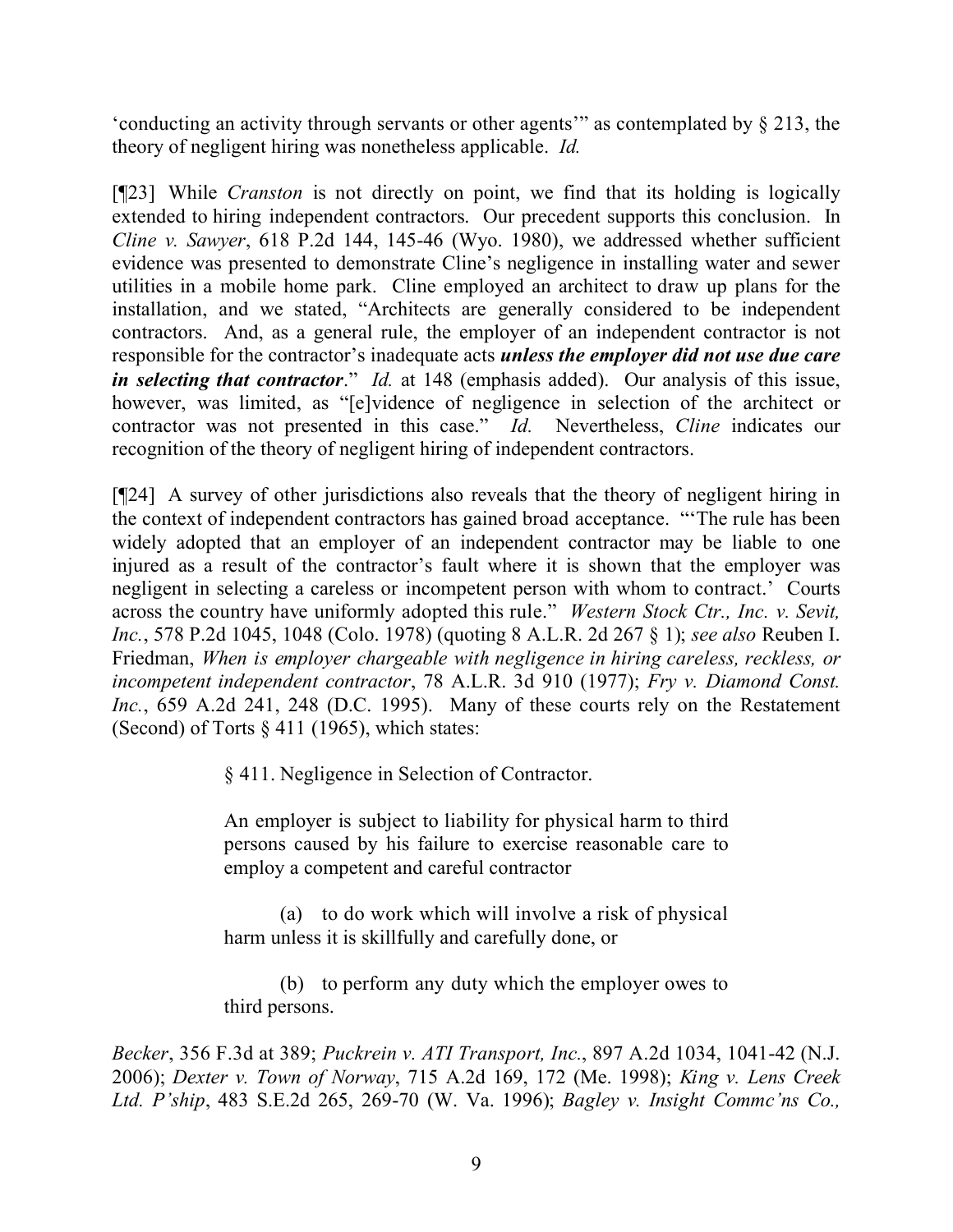*L.P.*, 658 N.E.2d 584, 586-87 (Ind. 1995); *Phillip Morris, Inc. v. Emerson*, 368 S.E.2d 268, 399 (Va. 1988). Because § 411 comports with our decisions in both *Cranston* and *Cline*, we likewise adopt the Restatement (Second) of Torts § 411.

[¶25] While § 411 describes the negligent conduct of the owner/operator which must be proven to succeed on a negligent hiring claim, a plaintiff must also prove the underlying tortious conduct of the independent contractor. In *Cranston*, we set forth the elements of a claim of negligent hiring. 826 P.2d at 258-59. Basic Energy must establish that: (1) PRM was negligent in hiring Hot Oil, pursuant to the Restatement (Second) of Torts § 411; (2) Hot Oil or its servants negligently caused Basic Energy's injury; and (3) PRM's negligence in hiring Hot Oil was the proximate cause of Basic Energy's injury. *Id.* at 258-59. We remand with instructions to the district court to consider Basic Energy's negligent hiring claim in light of this opinion.

# *III. Did Basic Energy raise the issue of apparent agency in the district court?*

[¶26] On appeal, Basic Energy argues that Hot Oil was an apparent agent of PRM, and that PRM must therefore be held vicariously liable for the actions of Hot Oil. Basic Energy, however, failed to raise apparent agency as an issue in the pleading stage, or any other stage, of the litigation. We are therefore precluded from considering the issue here. *Howard v. Howard*, 452 N.W.2d 283, 285 (Neb. 1990) ("A judgment based upon an issue not pleaded is a nullity."); *Standard Roofing Co. v. Dean Constr. Co.*, 324 S.E.2d 334, 335 (S.C. Ct. App. 1984) ("Judgments not supported by the theor[ies] of action on which the pleadings [are] framed [are] fatally defective.") (internal quotation marks omitted)). W.R.C.P. 8 requires that we liberally construe pleadings to do substantial justice, but there is nothing to liberally construe in this case. The amended complaint is completely devoid of any mention of apparent agency, and we cannot insert averments into a pleading in order to address an issue presented for the first time on appeal. *See Kearney Lake, Land & Reservoir Co. v. Lake DeSmet Reservoir Co.*, 475 P.2d 548, 552 (Wyo. 1970) ("The simplification of pleadings under our rules . . . cannot be taken to eliminate the necessity of stating in clear terms the nature and basis of the relief sought.").

[¶27] Basic Energy did assert in its amended complaint that Hot Oil was an actual agent of PRM, but it made no allegations relating to Hot Oil as an apparent agent of PRM. While agency and apparent agency are related, they are not interchangeable. When determining whether there is an agency relationship between two parties, we examine a number of factors, including the amount of control the principal wields over the agent. *Brubaker v. Glenrock Lodge Int'l. Order of Odd Fellows*, 526 P.2d 52, 57 (Wyo. 1974). To prove apparent agency, on the other hand, the right of control is not at issue. Instead, we consider: (1) whether the apparent agent has been represented as a servant or agent of the apparent principal; (2) whether the injured party relied upon the care and skill of the apparent agent; and (3) whether the injury was caused by the lack of care or skill of the apparent agent. *Sharsmith v. Hill*, 764 P.2d 667, 672 (Wyo. 1988) (quoting Restatement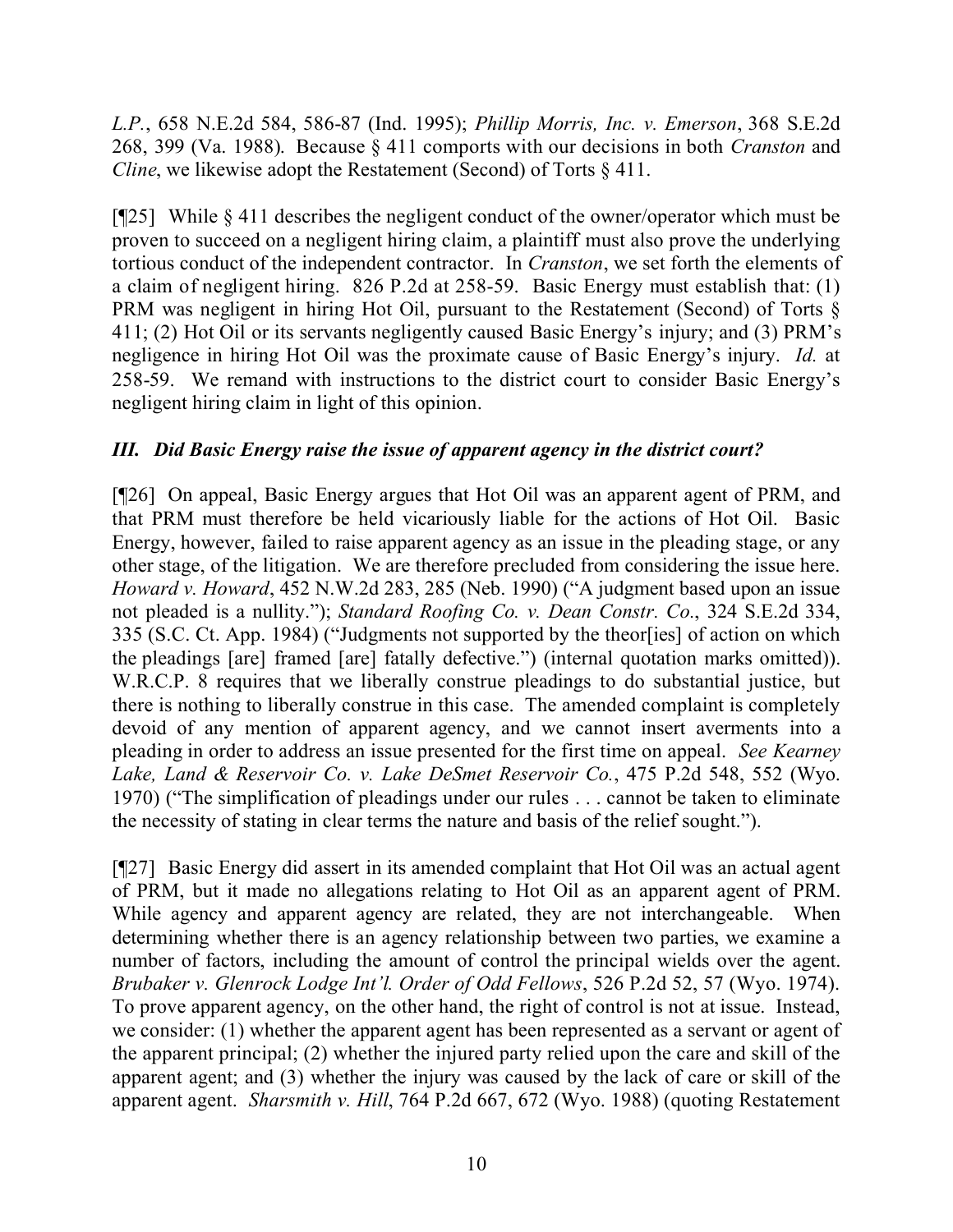(Second) of Agency § 267 (1958)). Nothing in Basic Energy's amended complaint indicates that it intends to put apparent agency at issue. *See Forbes v. Forbes*, 2015 WY 13, ¶¶ 38-44, 341 P.3d 1041, 1054-55 (Wyo. 2015) (finding that the pleading did not provide fair notice to the opposing party of the plaintiff's claim); *see also Ridgerunner, LLC v. Meisinger*, 2013 WY 31, ¶ 12, 297 P.3d 110, 114 (Wyo. 2013) (stating that notice pleading requires that fair notice be given to the defendant). This is fatal to its apparent agency argument.

[¶28] Moreover, we have often repeated:

We strongly adhere to the rule forbidding us to 'consider for the first time on appeal issues that were neither raised in, nor argued to, the trial court,' except for those issues which are jurisdictional or are fundamental in nature. *Oatts v. Jorgenson*, 821 P.2d 108, 111 (Wyo. 1991). We follow this rule because 'it is unfair to reverse a ruling of a trial court for reasons that were not presented to it, whether it be legal theories or issues never formally raised in the pleadings nor argued to the trial court." *Id.*

*Bredthauer v. TSP*, 864 P.2d 442, 446-47 (Wyo. 1993); *see also SAS v. Dep't of Family Servs. (In re AGS)*, 2014 WY 143, ¶ 33, 337 P.3d 470, 480 (Wyo. 2014); *Meima v. Broemmel*, 2005 WY 87, ¶ 56, 117 P.3d 429, 447 (Wyo. 2005); *EBH v. Hot Springs Dep't of Family Servs. (In re IH)*, 2001 WY 100, ¶ 25, 33 P.3d 172, 182 (Wyo. 2001); *Cooper v. Town of Pinedale*, 1 P.3d 1197, 1208 (Wyo. 2000); *WW Enters., Inc. v. City of Cheyenne*, 956 P.2d 353, 356 (Wyo. 1998). Apparent agency is not a jurisdictional issue, nor one that implicates fundamental rights. We therefore refuse to address it for the first time on appeal.

# *IV. Should the well owner, PRM Partners, be dismissed from the appeal?*

[¶29] Basic Energy asserts that it is "no longer pursuing its claim against PRM Partners on this appeal." In response, PRM Partners states that it has "no objection to its voluntary dismissal and respectfully requests that it be dismissed from this appeal."

[¶30] PRM Partners asks that we dismiss it from the appeal pursuant to W.R.A.P. 18, which provides:

> If the parties to an appeal or other proceeding shall sign and file with the clerk of the appellate court an agreement that the proceeding be dismissed, specifying the terms as to payment of costs, and shall pay whatever fees are due, the clerk shall enter the case dismissed, but no mandate